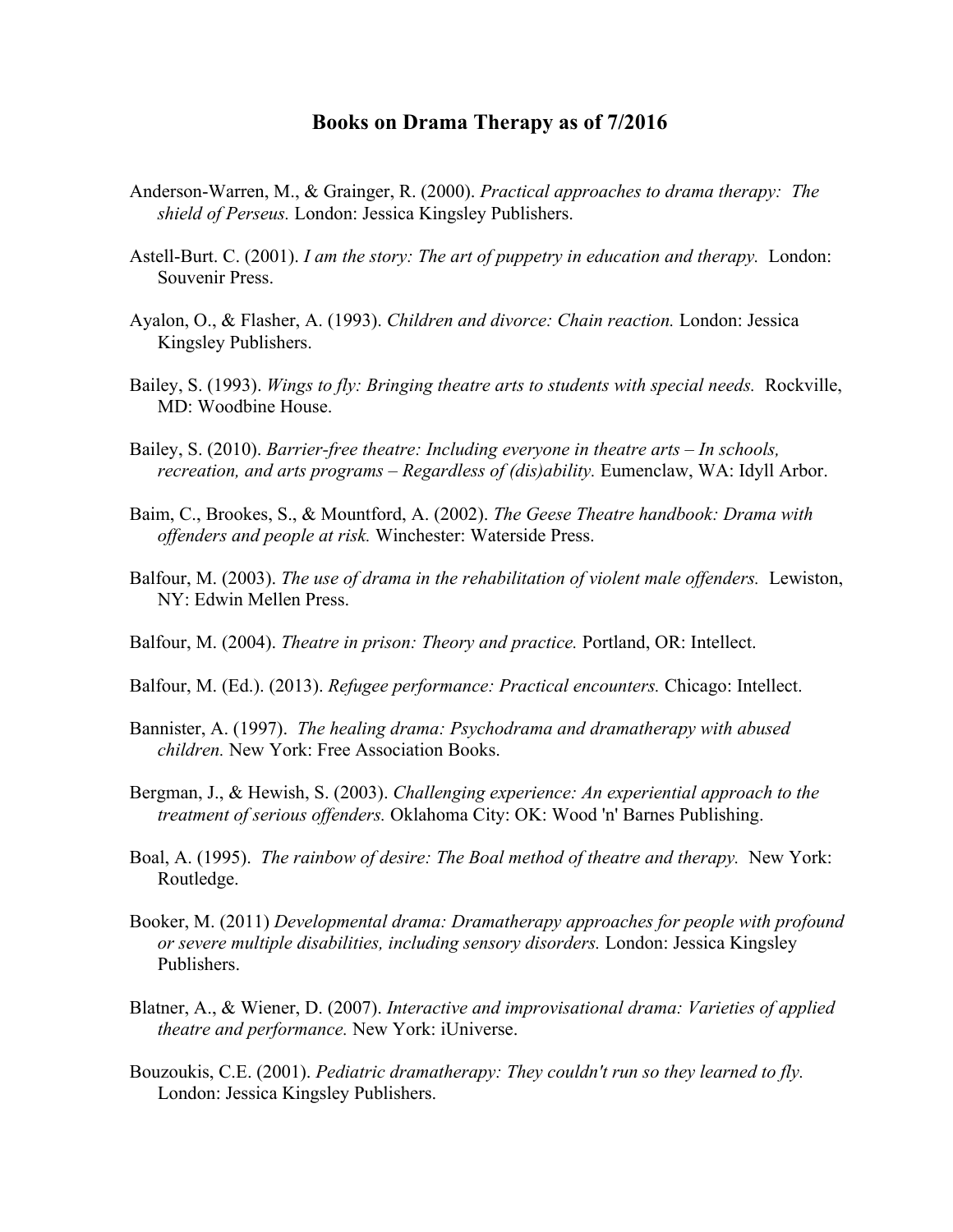Brodzinski, E. (2010). *Theatre in health and care,* NY: Palgrave-MacMillan.

- Casdagli, P. (1999). *Trust and power: Taking care of ourselves through drama.* London: Jessica Kingsley Publishers.
- Casson, J. (2004). *Drama, psychotherapy, and psychosis: Dramatherapy and psychodrama with people who hear voices.* London: Brunner-Routledge.
- Cattanach, A. (1992). *Drama for people with special needs.* New York: Drama Book Publishers.
- Cattanach, A. (1993). *Play therapy with abused children.* London: Jessica Kingsley Publishers.
- Cattanach, A. (1994). *Play therapy: Where the sky meets the underworld.* London: Jessica Kingsley Publishers.
- Cattanach, A. (1997). *Children's stories in play therapy.* London: Jessica Kingsley Publishers.
- Cattanach, A. (Ed.). (2002). *The story so far: Play therapy narratives.* London: Jessica Kingsley Publishers.
- Cattanach, A. (2003). *Introduction to play therapy.* New York: Brunner-Routledge.
- Cattanach, A. (2007). *Narrative approaches in play therapy with children.* London: Jessica Kingsley Publishers.
- Cattanach, A. (2008). *Play therapy with abused children, 2nd ed.* London: Jessica Kingsley Publishers.
- Cattanach, A., Chesner, A., Jennings, S., Meldrum, B., & Mitchell, S. (1993). *The handbook of drama therapy.* London: Routledge.
- Chasen, L. (2011). *Social skills, emotional growth and drama therapy: Inspiring connection on the autism spectrum.* London: Jessica Kingsley Publishers.
- Chasen, L. (2014). *Engaging mirror neurons to inspire connection and social emotional development in children and teens on the autism spectrum: Theory into practice through drama therapy,* London: Jessica Kingsley Publishers.
- Chesner, A. (1995). *Dramatherapy for people with learning disabilities: A world of difference.* London: Jessica Kingsley Publishers.
- Chesner, A., & Hahn, H. (Eds.). (2001). *Creative advances in groupwork.* London: Jessica Kingsley Publishers.
- Cossa, M. (2005). *Rebels with a cause: Working with adolescents using action techniques.*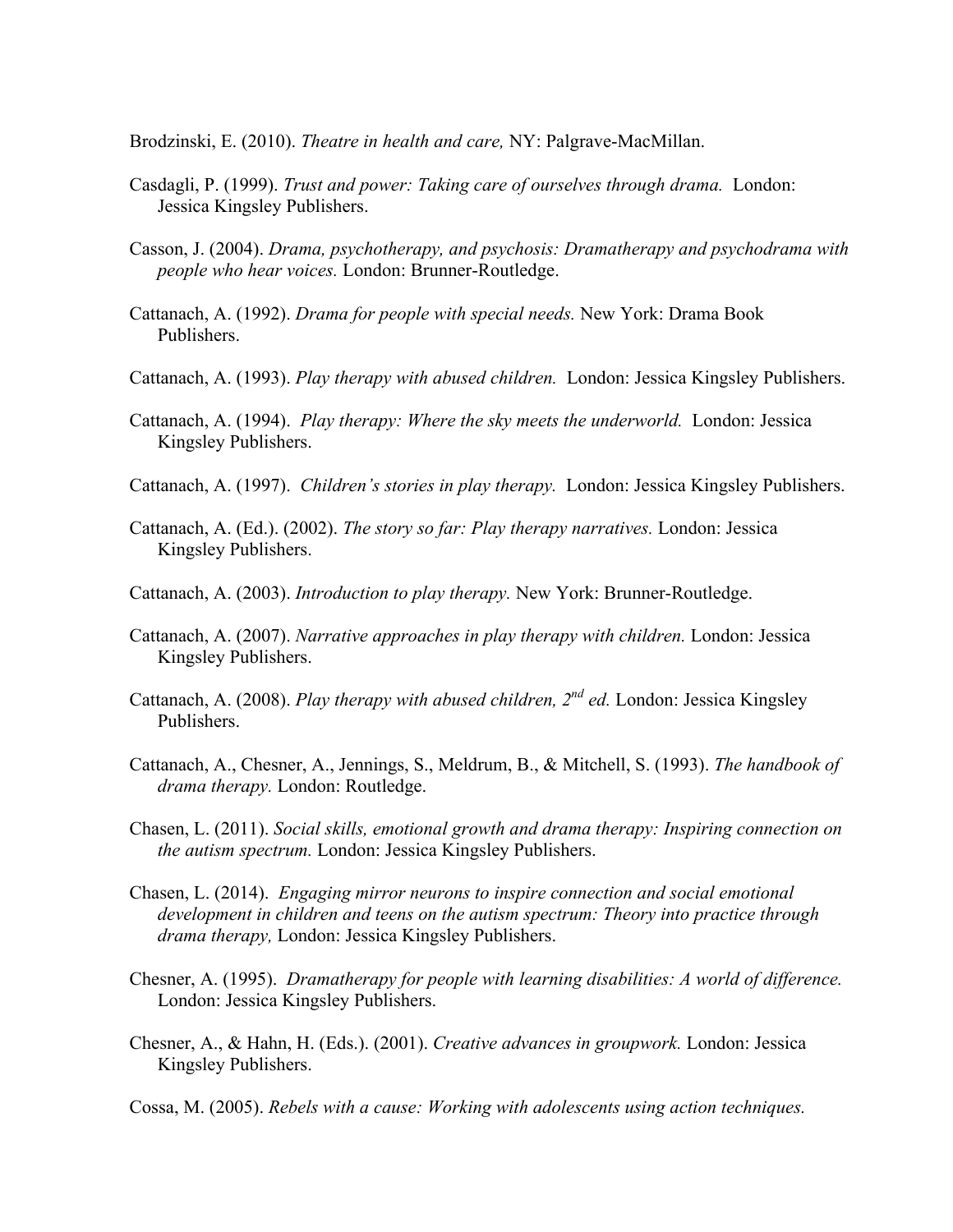London: Jessica Kingsley Publishers.

- Cossa, M., Fleischmann Ember, S. S., Grover, L., & Hazelwood, J. L. (1996). *Acting out: The workbook.* Washington, DC: Taylor & Francis.
- Crimmins, P. (1997). *Storymaking and creative groupwork with older people.* London: Jessica Kingsley Publishers.
- Crimmons, P. (2006). *Drama therapy and storymaking in special education.* London: Jessica Kingsley Publishers.
- Curtis, A. (2001). *Circles of life: A creative curriculum for healing traumatic loss in childhood.*  Self Published.
- Dayton, T. (1990). *Drama games: Techniques for self development.* Pompano Beach, Florida: Health Communications, Inc.
- Dokter, D., Holloway, P., & Seebohm, H., (Eds.). (2011). *Dramatherapy and destructiveness: Creating the evidence base, playing with Thanatos.* London: Routledge.
- Douglass, D. (2011). *Self-esteem, recovery and the performing arts.* Springfield, IL: Charles C. Thomas, Publisher.
- Duggan, M., & Grainger, R. (1997). *Imagination, identification and catharsis in theatre and therapy*. London: Jessica Kingsley Publishers.
- Dunne, P.B. (1988). *Media in drama therapy: An exercise handbook.* Los Angeles: Drama Therapy Institute of Los Angeles.
- Dunne, P. B. (1992). *The narrative therapist and the arts: Expanding possibilities through drama, movement, puppets, masks, and drawings.* Los Angeles: Drama Therapy Institute of Los Angeles.
- Dunne, P.B. (1993). *The creative therapeutic thinker, 2 nd Ed.* Los Angeles: Drama Therapy Institute of Los Angeles.
- Dunne, P. B. (1993). *Drama therapy activities for parents and children: An exercise handbook (Revised Ed.).* Los Angeles: Drama Therapy Institute of Los Angeles.
- Dunne, P. B. (n.d.). *Fundamentals of drama therapy: A beginner's guide to drama therapy and narrative approaches: Level one.* Los Angeles: Drama Therapy Institute of Los Angeles.
- Dunne, P. B. (n.d.). *Creative drama: A complete source book for church and school.* Los Angeles: Drama Therapy Institute of Los Angeles.

Dunne, P. B. (1995). *Creative journal.* Los Angeles: Drama Therapy Institute of Los Angeles.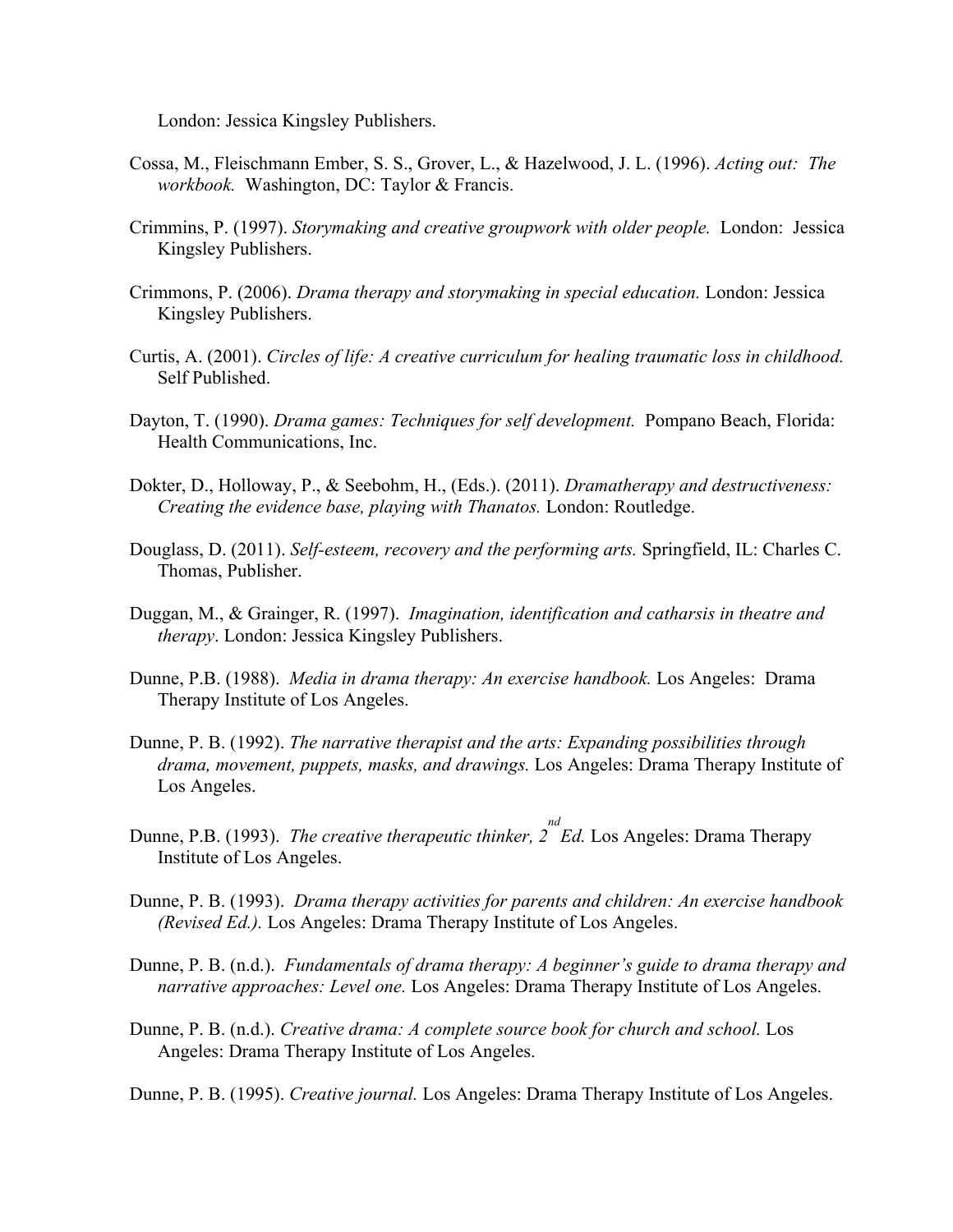- Dunne, P. B. (1996). *Double stick tape: Poetry, drama, and narratives as therapy for adolescents.* Los Angeles: Drama Therapy Institute of Los Angeles.
- Dunne, P.B., & Rand, H. (2003). *Narradrama: Integrating drama therapy, narrative, and the creative arts.* Los Angeles: Possibilities Press.
- Emunah, R. (1994). *Acting for real: Drama therapy: Process, technique, and performance.* New York: Routledge.
- Eulert, C.H. (1998). *The magic chest: Where you are, where you've been, where you're going.*  Bristol, PA: Accelerated Development.
- Fox, J. (1986). *Acts of service: Spontaneity, commitment, and tradition in the nonscripted theatre.* New Paltz, NY: Tusitala Publishing.
- Fox, J., & Dauber, H. (Eds.). (1999). *Gathering voices: Essays on playback theatre* New Paltz, NY: Tusitala Publishing.
- Gallo-Lopez, L., & Rubin, L.C. (Eds.). (2012). *Play-based interventions for children and adolescents with autism spectrum disorders.* New York: Routledge.
- Gallo-Lopez, L., & Schaefer, C.E. (Eds.). (2010). *Play therapy with adolescents.* Lanham, MD: Jason Aronson.
- Gerity, L.A., (1999). *Creativity and the dissociative patient: Puppets, narrative and art in the treatment of survivors of childhood trauma.* London: Jessica Kingsley Publishers.
- Gersie, A., (Ed.). (1996). *Dramatic approaches to brief therapy.* London: Jessica Kingsley Publishers.
- Gersie, A. (1997). *Reflections on therapeutic storymaking: The use of stories in groups.* London: Jessica Kingsley Publishers.
- Gersie, A. (1992). *Storymaking in bereavement: Dragons in flight in the meadow.* London: Jessica Kingsley Publishers.
- Gersie, A. & King, N. (1990). *Storymaking in education and therapy.* London: Jessica Kingsley Publishers.
- Gold, M. (1991). *The fictional family: In drama, education, and groupwork.* Springfield, IL: Charles C. Thomas, Publisher.
- Grainger, R. (1990). *Drama and healing: The roots of drama therapy.* London: Jessica Kingsley Publishers.
- Grainger, R. (1995). *The glass of heaven: The faith of the drama therapist.* London: Jessica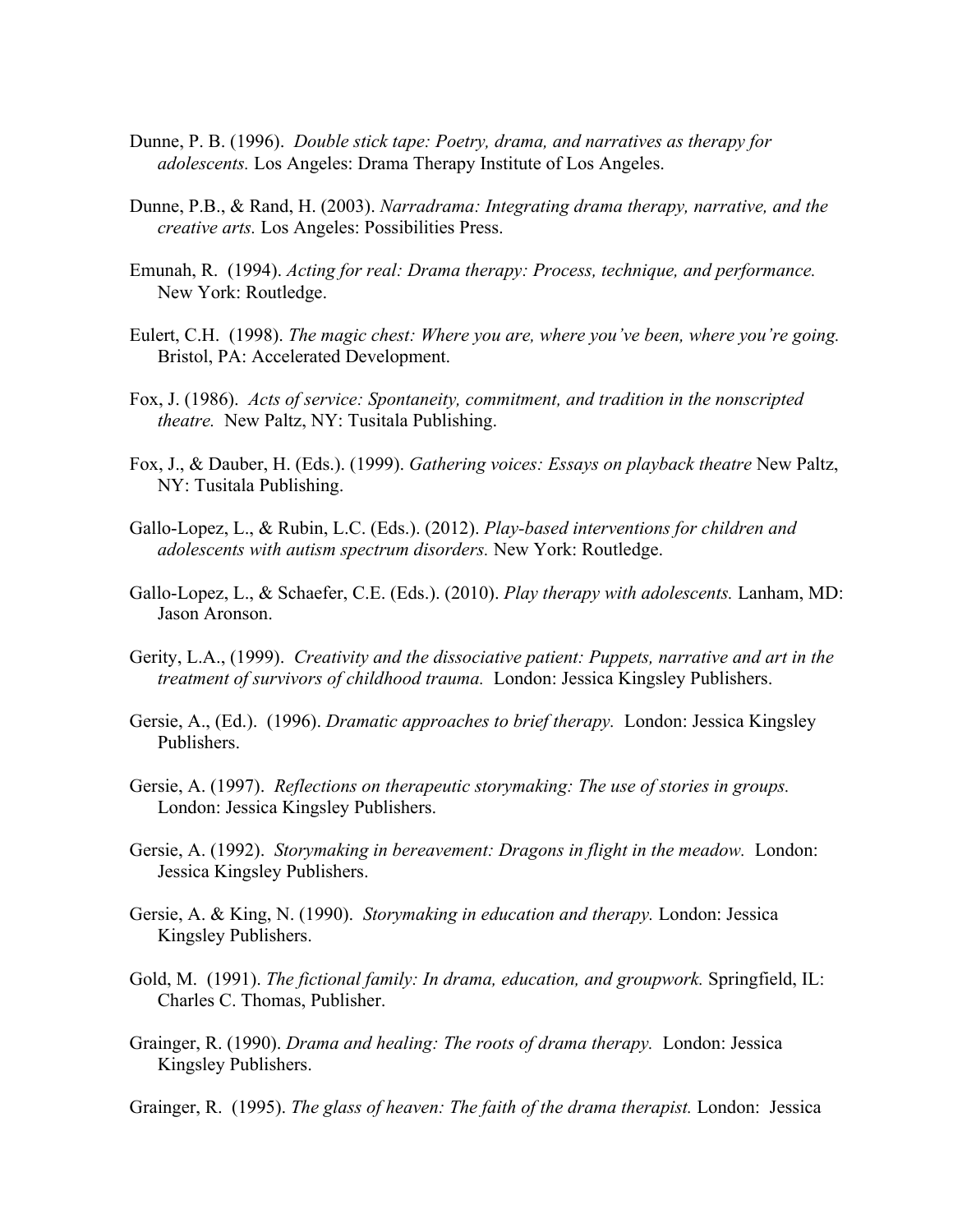Kingsley Publishers.

Grainger, R. (2003). *Group spirituality: A workshop approach.* New York: Routledge.

- Grainger, R. (2006). *Healing theatre: How plays change lives.* Victoria, BC: Trafford Publishing.
- Haen, C. (Ed.). (2011). *Engaging boys in treatment: Creative approaches to the therapy process.* New York: Routledge.
- Hawkins, S.T. (2012). *Dramatic problem solving: Drama-based group exercises for conflict transformation,* London: Jessica Kingsley Publishing.
- Hayden-Seman, J. (1998). *Action modality couples therapy: Using psychodramatic techniques in helping troubled relationships.* Lanham, MD: Rowman & Littlefield Publishing Group.
- Haythorne, D. & Seymour, A. (2017). *Dramatherapy and autism.* New York: Routledge.
- Hiltunen, S. (2014). *Masks and rituals: SohKiDo pathways III and V of the seven pathways of transpersonal creativity.* Minneapolis, MN: Two Harbors Press.
- Hiltunen, S. (2014). *Chant and dance: SohKiDo pathways V and VI of the seven pathways of transpersonal creativity.* Minneapolis, MN: Two Harbors Press.
- Hiltunen, S. (2014). Therapeutic Noh theatre: SohKiDo pathway VII of the seven pathways of transpersonal creativity. Minneapolis, MN: Two Harbors Press.
- Holmwood, C. (2014). *Drama education and dramatherapy: Exploring the place between disciplines,* New York: Routledge.
- Jenkins, M. (1996). *The play's the thing: Exploring text in drama and therapy.* New York: Routledge.
- Jennings, S. (1974). *Remedial drama.* New York: Theatre Arts Books.
- Jennings, S. (1987). *Creative drama in groupwork.* London: Winslow Press.
- Jennings, S. (1987). *Drama therapy: Theory and practice for teachers and clinicians.* Cambridge, MA: Brookline Books.
- Jennings, S. (Ed.). (1987). *Dramatherapy: Theory and practice, Volume 1.* London: Routledge.
- Jennings, S. (1990). *Dramatherapy with families, groups, and individuals: Waiting in the wings.* London: Jessica Kingsley Publishers.

Jennings, S. (Ed.). (1992). *Dramatherapy: Theory and practice, Volume 2.* London: Routledge.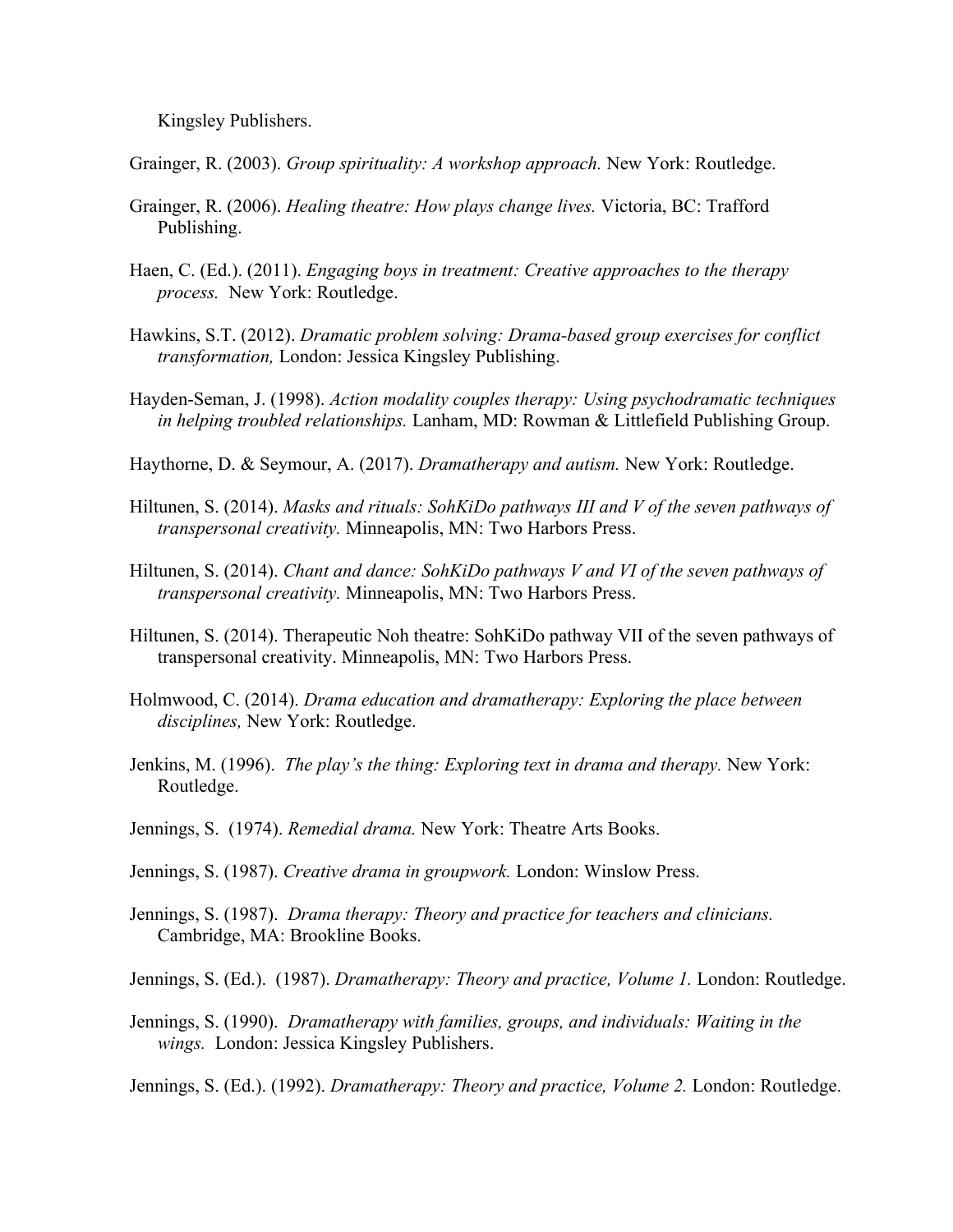Jennings, S. (Ed.). (1995). *Dramatherapy with children and adolescents.* London: Routledge.

- Jennings, S. (1995). *Theatre, ritual, and transformation: The senoi temiars.* London: Routledge.
- Jennings, S. (Ed.). (1996). *Dramatherapy: Theory and practice Volume 3.* London: Routledge.
- Jennings, S. (1998). *Introduction to dramatherapy: Theatre and healing: Ariadne's ball of thread.* London: Jessica Kingsley Publishers.
- Jennings, S. (1999). *Introduction to developmental playtherapy: Playing and health.* London: Jessica Kingsley Publishers.
- Jennings, S. (Ed.). (2009). *Dramatherapy and social theatre: Necessary Dialogues.* London: Routledge.
- Jennings, S. (2010). *Healthy attachments and neuro-dramatic play.* London: Jessica Kingsley Publishers.
- Jennings, S., Cattanach, A, Mitchell, S., et al. (1994). *The handbook of dramatherapy.* London: Routledge.
- Jennings, S. & Holmwood, C. (2016). *The Routledge international handbook of drama therapy*, New York: Routledge.
- Johnson, D. R. (1999). *Essays on the creative arts therapies: Imaging the birth of a profession.* Springfield, IL: Charles C. Thomas, Publisher.
- Johnson, D.R., & Emunah, R. (2010). *Current approaches in drama therapy, 2nd ed.*  Springfield, IL: Charles C. Thomas Publisher.
- Johnson, D.P., et al. (2006). *The blue book: Developmental transformations papers.* New York: The Institute for Developmental Transformations. Call 212-352-1184.
- Johnson, D. R., & Sandel, S. L. (1987). *Waiting at the gate: Creativity and hope in the nursing home.* New York: Haworth Press.
- Jones, P. (1996). *Drama as therapy: Theatre as living.* New York: Routledge.
- Jones, P. (2007). *Drama as therapy: Theory, practice and research.* New York: Routledge.
- Jones, P. (Ed.). (2010). *Drama as therapy: Clinical work and research into practice.* New York: Routledge.
- Kottman, T. (2001). *Play therapy: Basic and beyond.* Alexandria, VA: American Counseling Association.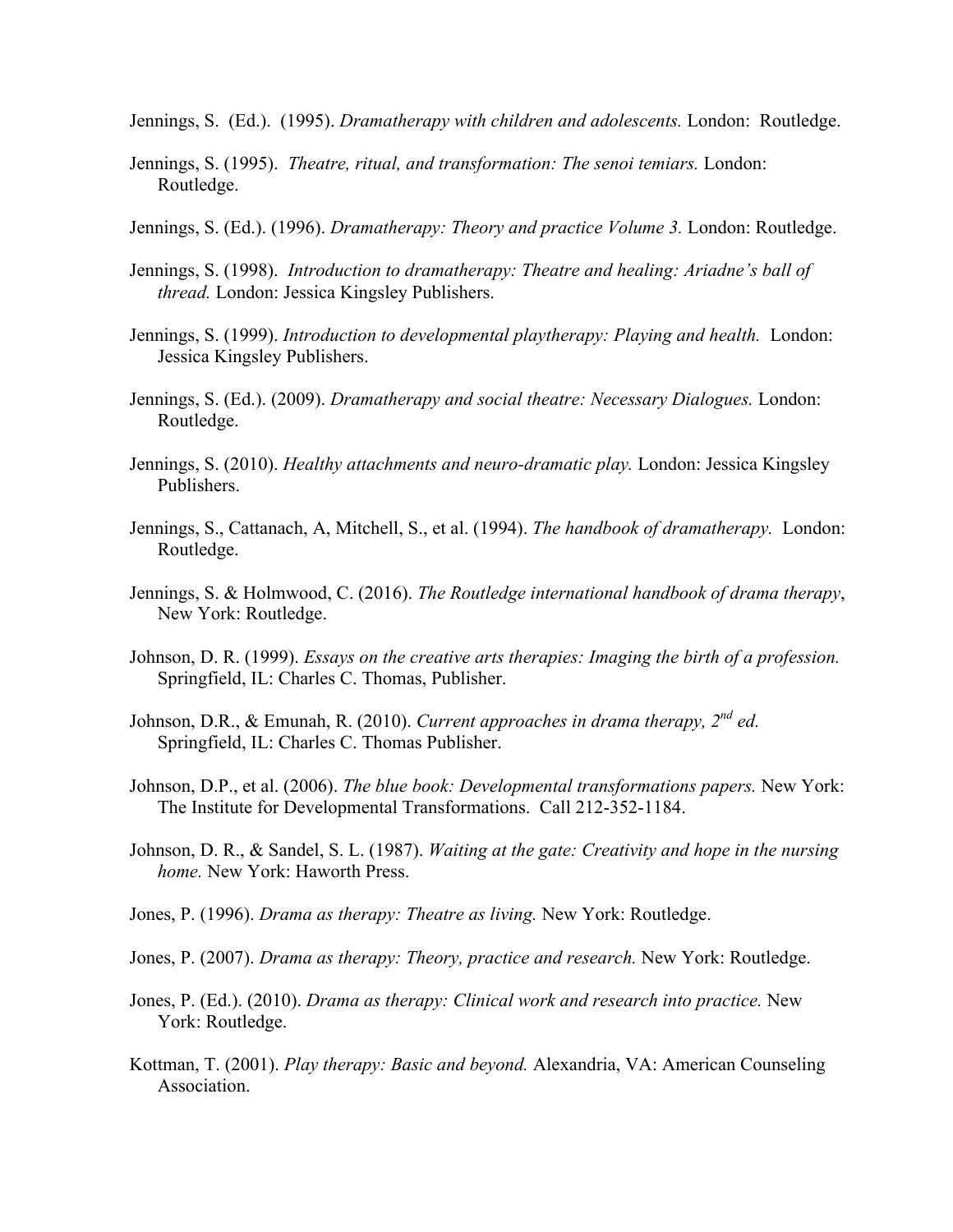- Lacher, D.B., Nichols, T., & May, J.C. (2005). *Connecting with kids through stories: Using narratives to facilitate attachment in adopted children.* London: Jessica Kingsley Publishers.
- Lahad, M., Shacham, M., & Ayalon, O., (Eds.). (2013). *The "BASIC Ph" model of coping and resiliency,* London: Jessica Kingsley Publishers.
- Landy, R. (1994). *Drama therapy: Concepts, theories, and practices, 2nd Ed.* Springfield, IL: Charles C. Thomas, Publisher.
- Landy, R. (1993). *Personna and performance: The meaning of role in drama, therapy, and everyday life.* New York: Guilford Press.
- Landy, R. (1996). *Essays in drama therapy: The double life.* London: Jessica Kingsley Publishers.
- Landy, R. (2001). *New essays in drama therapy: Unfinished business.* Springfield, IL: Charles C. Thomas Publisher.
- Landy, R. (2008). *The couch and the stage: Integrating words and action in psychotherapy.* Lanham, MD: Rowman & Littlefield.
- Landy, R., & Montgomery D. T. (2012). *Theatre for change: Education, social action, and therapy,* NY: Palgrave Macmillan.
- Langley, D. (1983). *Dramatherapy and psychiatry*. London: Croom Helm.
- Langley, D. (2006). *An introduction to dramatherapy.* Thousand Oaks, CA: Sage Publications.
- Larson, R. (2004). *A stage for memory: A guide to the living history theatre program of elders share the arts.* Brooklyn: The National Center for Creative Aging.
- Leigh, L., Dix, A., Gersch, I., & Haythorne, D. (2012). *Dramatherapy with children, young people and schools: Enabling creativity, sociability, communication and learning. London:* Routledge.
- Leveton, E. (Ed.). (2010). *Healing collective trauma using sociodrama and drama therapy.*  New York: Springer Publishing.
- Lewis, P. (1993). *Creative transformation: The healing power of the arts.* Wilmette, IL: Chiron Publications.
- Lewis, P., & Johnson, D.R. (Eds.). (2000). *Current approaches to drama therapy*. Springfield, IL: Charles C. Thomas Publisher.
- Linden, S. (Ed.). (2013). *The heart and soul of psychotherapy: A transpersonal approach through theatre arts: Drama therapy, psychodrama, transformational theatre.* Bloomington,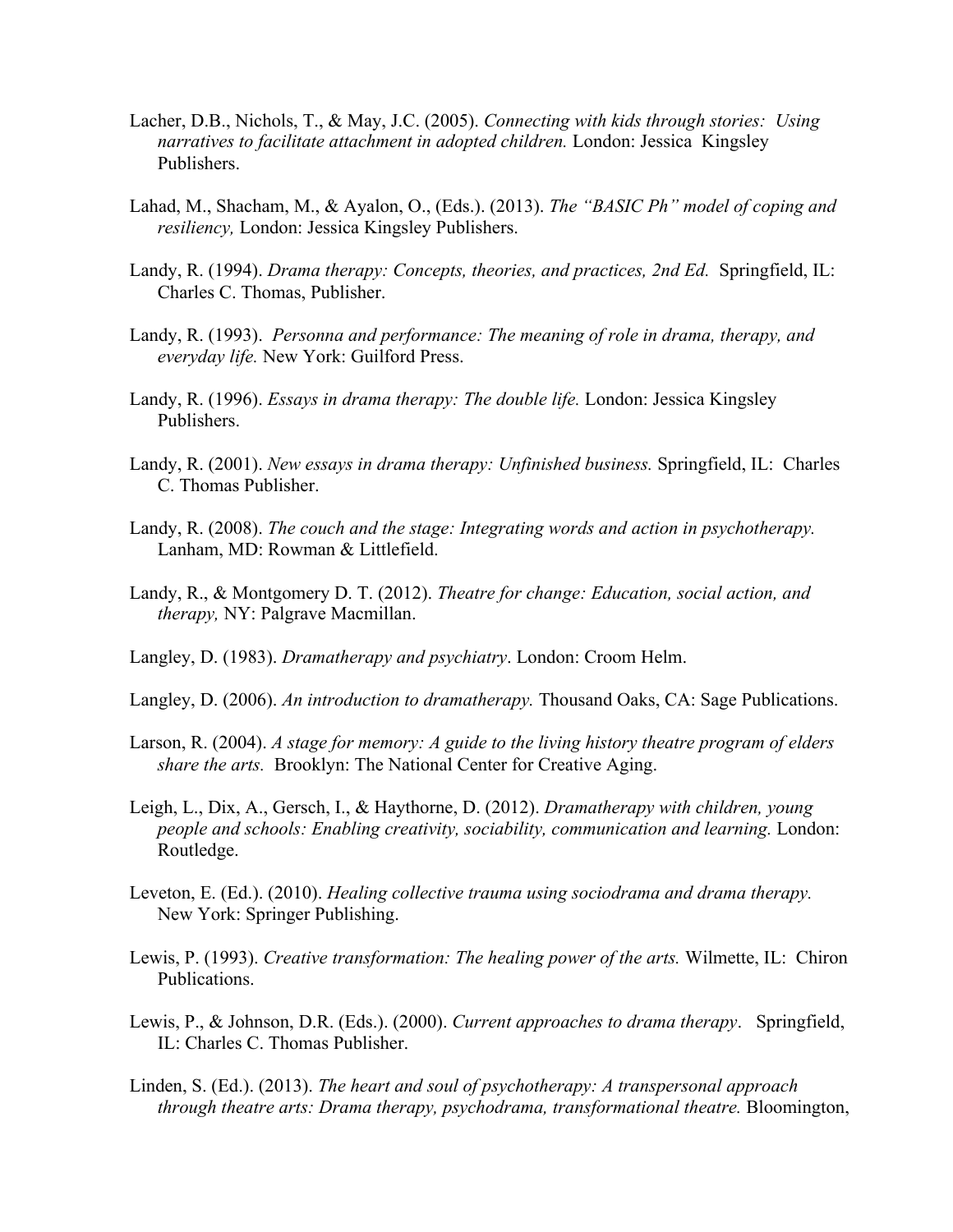IN: Trafford Publishing.

- Lindkvist, M.R. (1997). *Bring white beads when you call on the healer.* New Orleans: Rivendell House.
- Link, A. (1992). *Mirrors from the heart: Emotional identity and expression through drama.*  Ontario, Canada: Snailworks.
- Lubin, H., & Johnson, D.R. (2008). *Trauma-centered group psychotherapy for women.* New York: Haworth.
- MacDougall, J., & Yoder, P. S. (Eds.). (1998). *Contaminating theatre: Intersections of theatre, therapy, and public health.* Evanston, IL: Northwestern University Press.
- MacFarlane, P. (2006*). Dramatherapy: Raising children's self-esteem and developing emotional stability*. London: Routledge.
- MacFarlane, P. (2012). *Creative drama for emotional support: Activities and exercises for use in the classroom,* London: Jessica Kingsley Publishers.
- MacFarlane, P., & Harvey, J. (2012). *Dramatherapy and family therapy in education.* London: Jessica Kingsley Publishers.
- Marshall, K. (2013). *Puppetry in dementia care: Connecting through creativity and joy.*  London: Jessica Kingsley Publishers.
- McAvinchey, C. (2011). *Theatre & prison,* Hampshire: Palgrave Macmillan.
- McCurrach, I., & Darnley, B. (1999). *Special talents, special needs: Drama for people with learning disabilities.* London: Jessica Kingsley Publishers.
- Mitchell, S. (1995). *Dramatherapy: Clinical studies.* London: Jessica Kingsley Publishers.
- Nelson, L., & Finneran, L. (2006). *Drama and the adolescent journey.* Portsmouth, NH: Heinemann.
- Newham, P. (1999). *Using voice and theatre in therapy: The practical application of voice movement therapy.* London: Jessica Kingsley Publishers.
- Pearson, J. (Ed.). (1996). *Discovering the self through drama and movement: The Sesame approach.* London: Jessica Kingsley Publishers.
- Pearson, J., Smail, M., & Watts, P. (2013). *Dramatherapy with Myth and Fairytale: The Golden Stories of Sesame,* London: Jessica Kingsley.
- Pickering, K. (1997). *Drama improvised: A sourcebook for teachers and therapists.* New York: Routledge.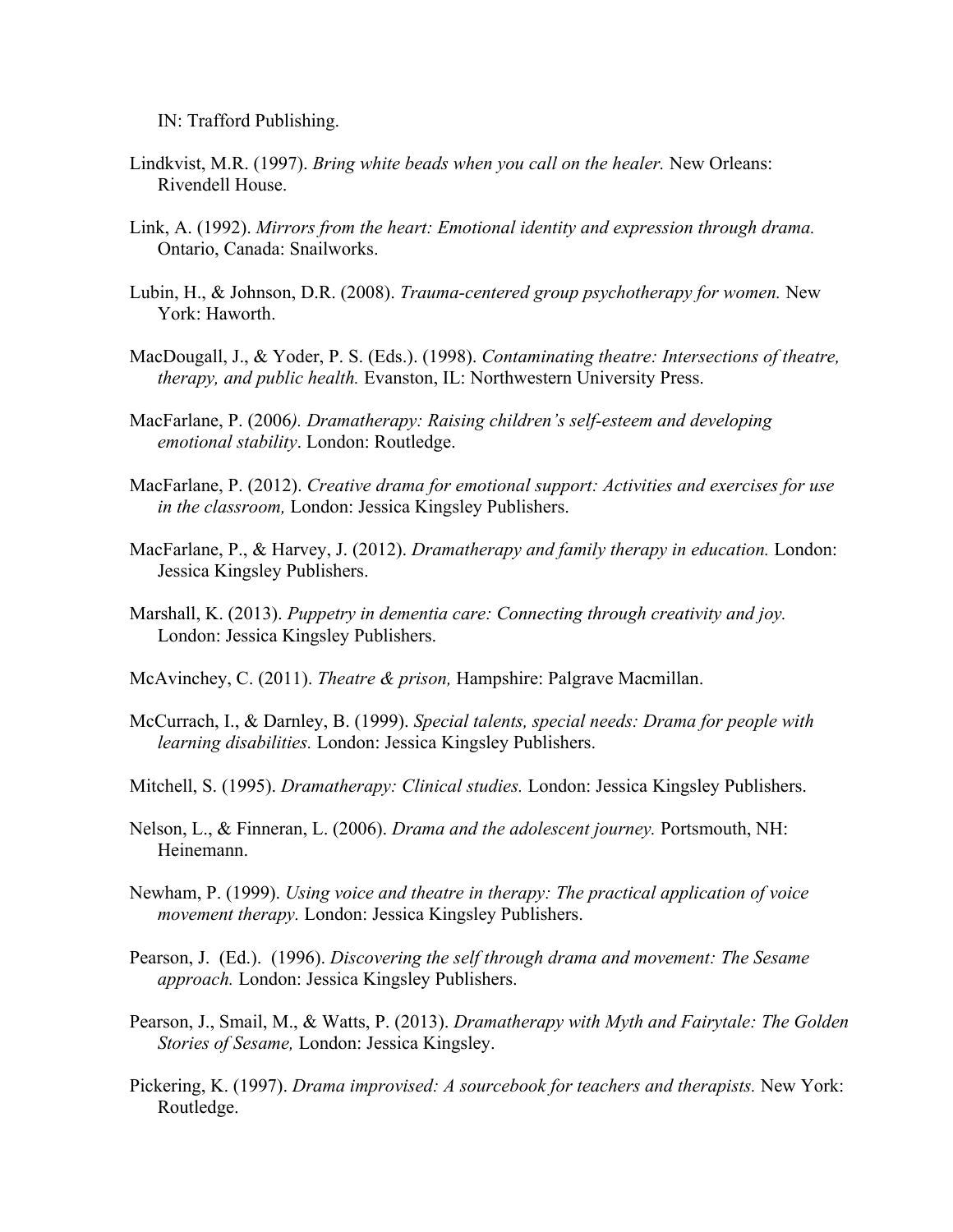- Pitruzzella, S. (2004). *Introduction to dramatherapy: Person and threshold.* New York: Brunner-Routledge.
- Pitruzzella, S. (2017). *Drama, creativity, and intersubjectivity: The roots of change in dramatherapy,* New York: Routledge.
- Rowe, N. (2007). *Playing the other: Dramatizing personal narratives in playback theatre.* London: Jessica Kingsley Publishers.
- Sajnani, N. & Johnson, D.J. (2014). *Trauma-informed drama therapy: Transforming clinics, classrooms, and communities,* Springfield, IL: Charles C. Thomas Publisher.
- Salans, M. (2004). *Storytelling with children in crisis.* London: Jessica Kingsley Publishers.
- Salas, J. (1997). *Improvising real life: Personal story in playback theatre.* New Paltz, NY: Tusitala Publishing.
- Schattner, G.,& Courtney, R. (Eds.). (1981). *Drama in therapy: Volume one: Children.* New York: Drama Book Specialists.
- Schattner, G., & Courtney, R. (Eds.). (1981). *Drama in therapy: Volume two: Adults.* New York: Drama Book Specialists.
- Scheff, T.J. (1979). *Catharsis in healing, ritual and drama.* Berkeley: University of California Press.
- Schrader, C. (Ed.). (2012). *Ritual theatre: The power of dramatic ritual in personal development groups and clinical practice.* London: Jessica Kingsley Publishers.
- Schutzman, M., & Cohen-Cruz, J. (1994). *Playing Boal: Theatre, therapy and activism.* New York: Routledge.
- Schweitzer, P. (2007). *Reminiscence theatre: Making theatre from memories.* London: Jessica Kingsley Publishers.
- Shailor, J. (Ed.). (2010). *Performing new lives: Prison theatre.* London: Jessica Kingsley Publishers.
- Shaunnessy, N (2012). *Applying performance: Live art, socially engaged theatre and affective practice,* NY: Palgrave Macmillan.
- Shaw, A., & Stevens, C. (Eds.). (1979). *Drama, theater and the handicapped.* Washington, DC: American Theater Association.
- Slade, P. (1959). *Dramatherapy as an aid to becoming a person.* London: Guild of Pastora Psychology.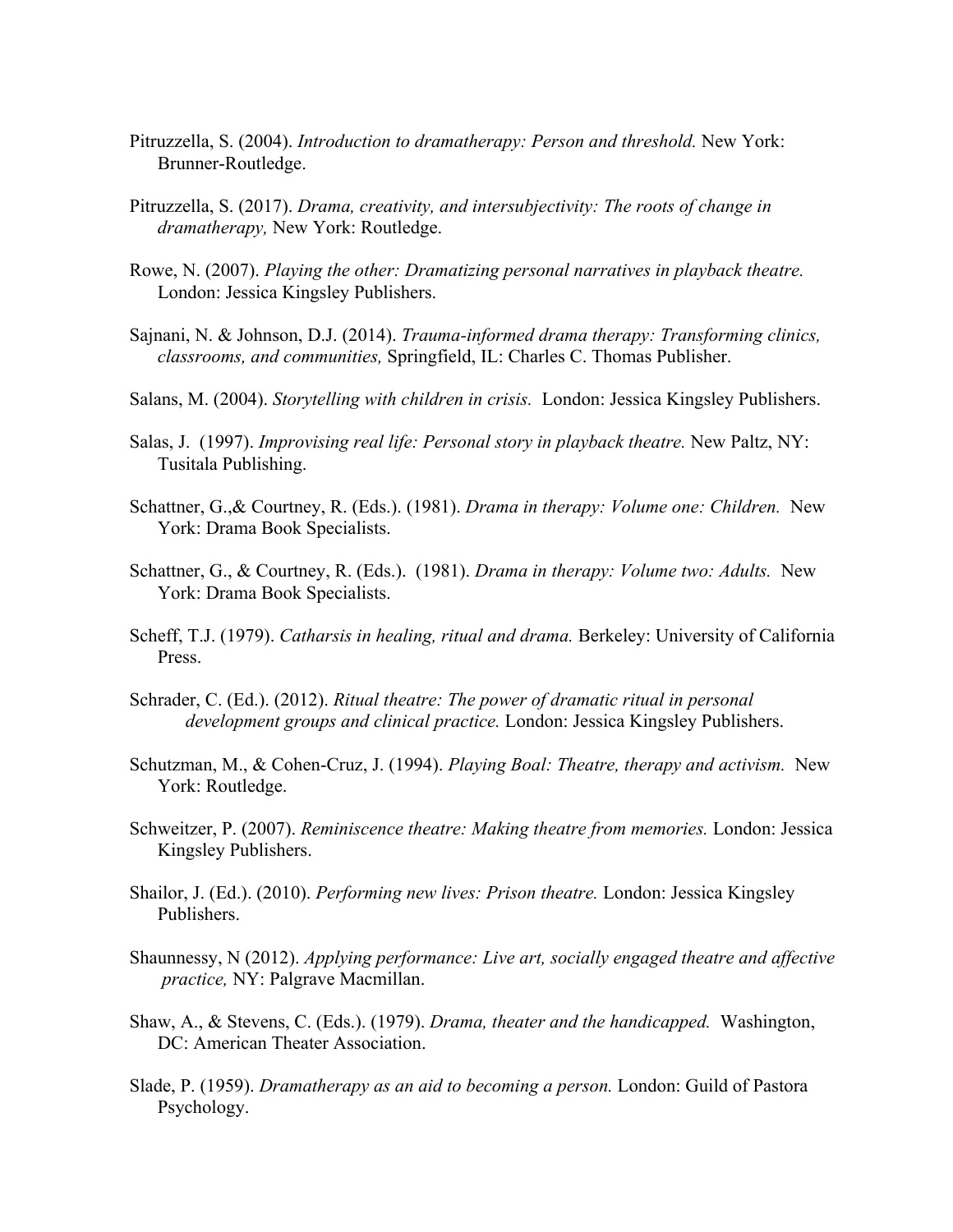- Slade, P. (1995). *Child play: It's importance for human development.* London: Jessica Kingsley Publisher.
- Slade, P. (1954). *Child drama.* London: University of London Press.
- Sternberg, P. (1998). *Theatre for conflict resolution in the classroom and beyond.* Portsmouth, NH: Heinemann.
- Strimling, A. (2004). *Roots and branches: Creating intergenerational theatre.* Portsmouth, NH: Heinemann.
- Thompson, J. (1999). *Drama workshops for anger management and offending behavior.* London: Jessica Kingsley Publishers.
- Thompson, J. (Ed.). (1998). *Prison theatre: Practices and perspectives.* London: Jessica Kingsley Publishers.
- Verhofstadt-Deveve, L. (2000). *Theory and practice of action and drama techniques.* London: Jessica Kingsley Publishers.
- Walsh, F. (2013). *Theatre & Therapy,* NY: Palgrave Macmillan.
- Warren, B., & Dunne, T. (1996). *Drama games: Drama and group activities for leaders working with people of all ages and abilities.* Studio City, CA: Players Press.
- Warren, B., Richard R., & Brimbal, J. (2005). *Drama and the arts for adults with Down syndrome: Benefit options and resources book 14* In R.I. Brown (Ed.), in *Down syndrome issues & information: Adults with Down syndrome.* Portsmouth: The Down Syndrome Educational Trust.
- Warren, B., & Simonds, C. (2004). *The clown doctor chronicles.* New York: Rodopi.
- Warren, B., & Spitzer, P. (2014). *Smiles are everywhere: Integrating clown-play into healthcare practice,* NY: Routledge.
- Weber, A.M., & Haen, C. (2005). *Clinical applications of drama therapy in child and adolescent treatment.* New York: Routledge.
- Weisberg, N., & Wilder, R. (Eds.). (2001). *Expressive arts with older adults.* London: Jessica Kingsley Publishers.
- Wethered, A.G. (1997). *Movement and drama in therapy: A holistic approach, (2nd ed.).* London: Jessica Kingsley Publishers.
- Wiener, D.J. (1994). *Rehearsals for growth: Theatre improvisation for psychotherapists.* New York: W.W. Norton.